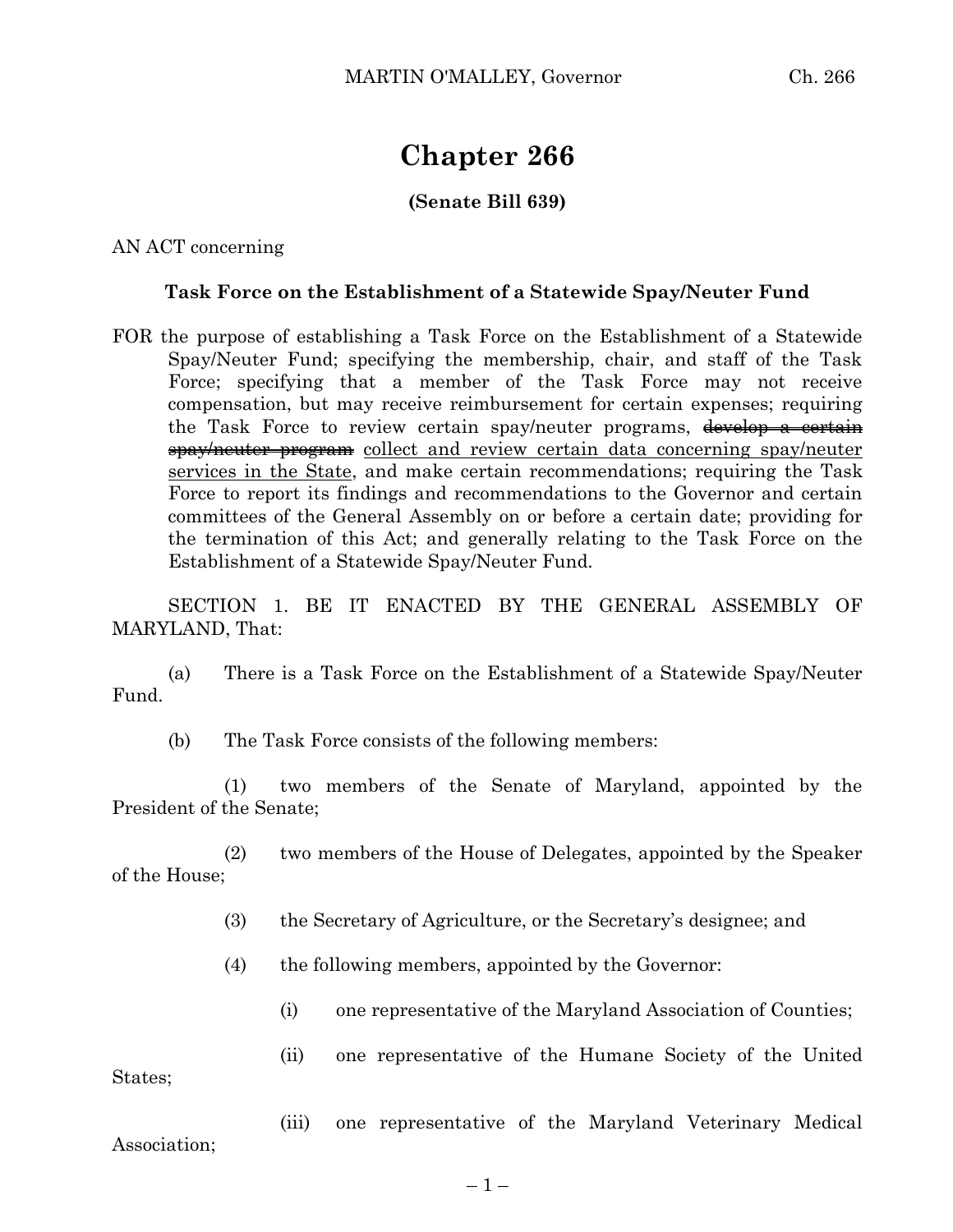|                 | (iv)                            | one representative of Maryland Votes for Animals;          |
|-----------------|---------------------------------|------------------------------------------------------------|
|                 | (v)                             | one representative of the Howard County Animal Advocates;  |
| Shelter;        | (vi)                            | one representative of the Baltimore Animal Rescue and Care |
| Maryland, Inc.; | (vii)                           | one representative of the Professional Animal Workers of   |
|                 | (viii)                          | one representative of the Maryland SPCA; and               |
| Council; and    | (ix)                            | one representative of the Pet Food Institute;              |
|                 | $(\underline{x})$               | one representative of the Pet Industry Joint Advisory      |
|                 | $\left(\frac{1}{2}x + 1\right)$ | <u>Maryland</u>                                            |

## (xii) one representative of the Friends of Prince George's County Animals; and

 $\overrightarrow{xx}$   $\overrightarrow{xx}$   $\overrightarrow{xi}$   $\overrightarrow{xi}$  two representatives of other private or public organizations with experience and interest in spay/neuter programs.

(c) The President of the Senate and the Speaker of the House of Delegates jointly shall designate the chair of the Task Force.

(d) The Department of Legislative Services Agriculture *Legislative Services* shall provide staff for the Task Force.

(e) A member of the Task Force:

(1) may not receive compensation as a member of the Task Force; but

(2) is entitled to reimbursement for expenses under the Standard State Travel Regulations, as provided in the State budget.

(f) The Task Force shall:

(1) collect and review data on the number of spay/neuter services performed each year in the State and the unmet need for the services;

(2) review ongoing successful local spay/neuter programs in the State;